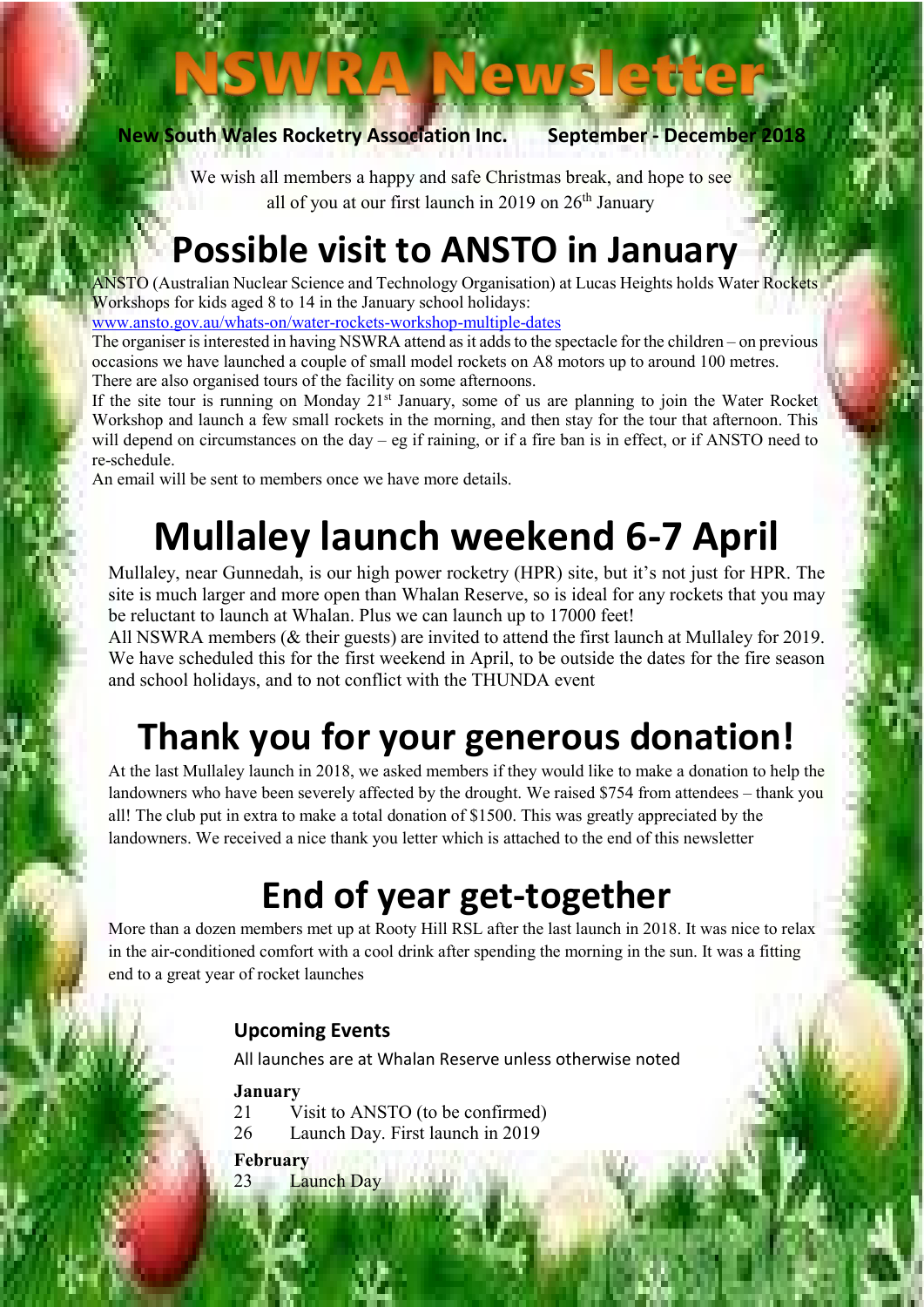### Annual General Meeting – Outcomes

This is a summary of the AGM held on  $26<sup>th</sup>$  October; the full minutes are available on request.

• Committee for 2018-19: President: Tim Banicevich Vice President: Geoff Mee Treasurer: David Head Secretary: David Cumming Assistant Secretary/Senior Advisor: Norman McGeoch Committee Member: Kenny Fackler Committee Member: Rhys Lane We thank the out-going committee members Andrew and George for their outstanding contributions over the years.

- Kevin Burchell was declared the winner of the streamer duration contest (flight time of 35.0 seconds)
- We encourage more members to take on the roles of LCO and RSO
- Date of the Mullaley weekend decided

We would like more members to attend these meetings. The AGM gives a broad overview of the club's current directions and financial health and provides an opportunity for discussion amongst members and the committee.

### Launch Report Mullaley Launch weekend  $8<sup>th</sup> - 9<sup>th</sup>$  September

Number of launches: Saturday 38, Sunday 26

 After weeks of dry weather, there was some heavy rain just before the weekend. Unfortunately this wasn't sufficient to aid the landowners. Saturday morning was fine and clear, although windy, and the ground at launch area 2 dried out very quickly.

Saturday: David H set the scene with the first flight, "Weidmuller A Series" on a H550.

Congratulations to those that achieved their MPR assessments – attempts made by Derek ("Long John" on an E20), Ryan ("Big Daddy" on an E22), Ron ("AGM Pitbull" on a G77), and Justin ("Selenite" on a F79).

HPR certification attempts were made by Travis with his "T2" on a H125 for his L1 cert, followed up with his L2 attempt using a J285 motor in his "T4" rocket; Ron & Josh ("AGM Pitbull" on a H100), Muhammed ("Champ" on a H135).

Pavlos launched his "King Kong" on an I285 for his L1 attempt, but encountered a separation.

Other good launches included Scott's Hi-Tech on an I55, Jeff's "Gurgle Splunger" on a J270, Kevin's "Spitfire" on an I175, and David C's "Bunyip" on an I218.

Of course, the big highlight was David Bell's half-scale "Patriot", launched on a M3500 for a perfect flight and recovery.

Last flight of the day was Sam's "The Next Big Thing" on an L3200. David B's 1/2-scale "Patriot"



Sunday: David H was again first of the pads with another flight of the "Weidmuller A Series", this time on a J354.

There were two more MPR assessments - Tom used an E20 motor in his "Purple Galaxy", and Winston's "Hilmer 66" had a F51.

HPR L1 certification attempts were made by Muhammed, launching his "Agile Champ" on an H87; Justin used a H151 in his "Selenite", and Pavlos used an H90 in his "Godzilla".

Congratulations, guys!

Vineeth was unsuccessful with his attempt – his "Big Shot" on an H550 motor ended up as a lawn dart. Back to the drawing board!

Patrick made his L2 cert attempt with a K535 motor in his "Kilo One Four" rocket.

Sam again had the last flight of the day with his "Get the Shovel" rocket using a H400 motor. This lived up to its name, experiencing a separation event David H's "Weidmuller A Series" Thanks to all for making this another great weekend

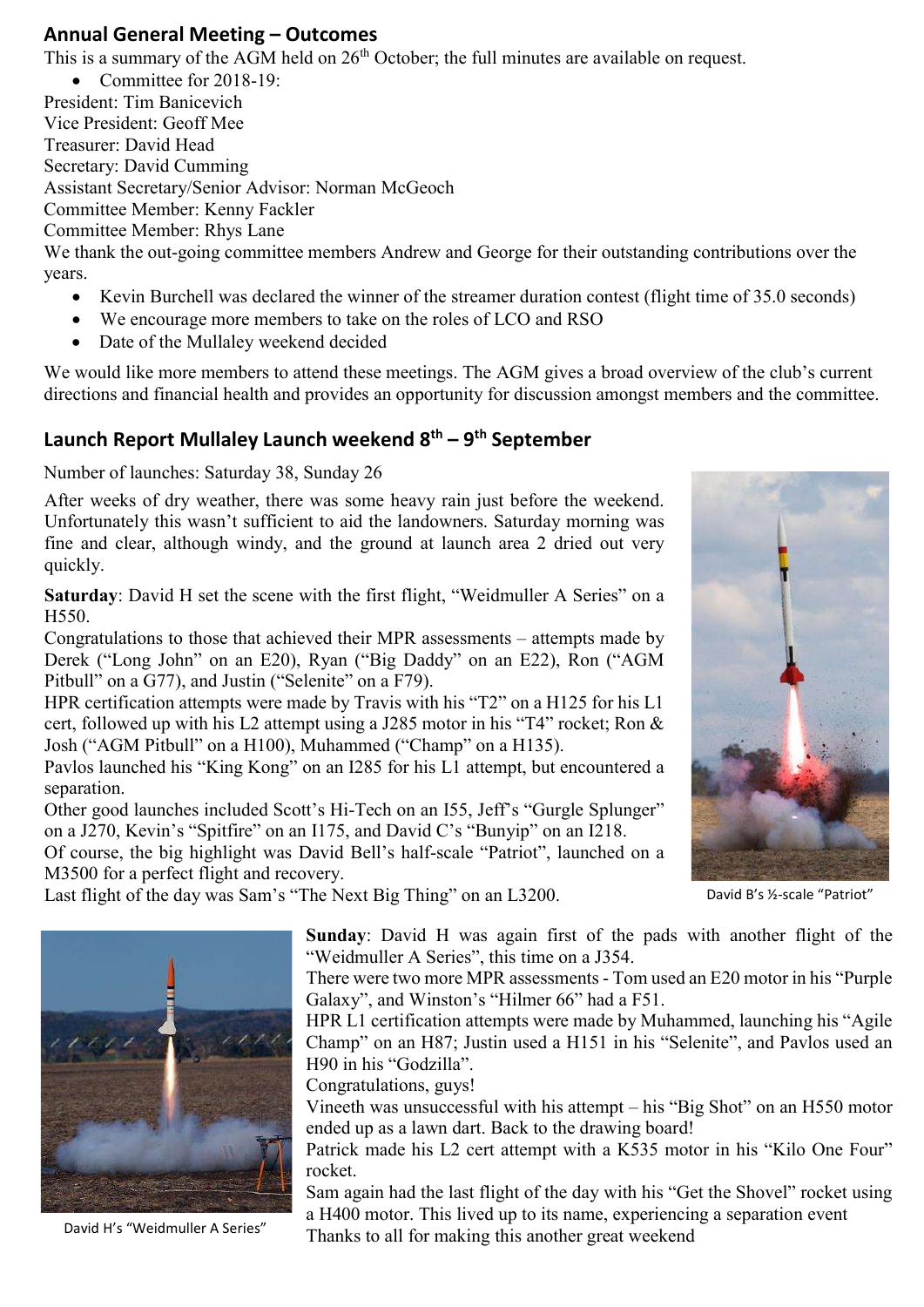### Launch Day 29<sup>th</sup> September

Number of launches: 33

Toby started the activities with a nice flight of his "Stormcrow" on a F44 motor. He later launched his "Zenith" on a B6-4, and Vincent used an A10 motor in his "Hammerhead". Kevin took advantage of the moderate winds and launched his "Sunseeker" for the streamer duration contest, recording a flight time of 35.0 seconds. This will be very hard to beat.

All the Shaw family launched rockets – Aaren & Caeden used B4 motors in their "Flash" and "Patriarch" rockets, Ryan launched his "Big Daddy" on a D12, and Korina's "Yellow Star" used a B6 motor.

Jean and Ulysse launched rockets from their "Vega" series on C6-5 motors, the "Vega 3.2" was a little unstable.

Kenny's historic "Mercury Redstone" had a great flight on a B6-4.

Possibly the most unique rocket flown today was Derek's tube-fin rocket made from Pringles tubes, appropriately named "Once You Pop, You Can't Stop". It had a great flight with an E20 motor

Laurence launched his "Silver Bullet" twice with B6 motors.

Tom's "100% Failure to Launch" had an unstable flight, but his "Puuple Galaxy" had a nice flight on an E20.

Sam used an F240 in his "Astrobee D" for its first flight, but had a separation issue. It had a good subsequent flight on an F51.

We had a few other rockets experiencing separation. This serves as a reminder for us all to ensure that the shock-cord is of sufficient length, in good condition, attachment points are secure, and the motor delay is appropriate.

## Launch Day 27<sup>th</sup> October

Number of launches: 24

Some great launches today in light to moderate winds.

George wasn't launching his water rockets; several members could be considered as launching in his honour to make up for it: His son Paul launched his "Thunderbee Hero" and "Fire Flight"

Derek launched his "Dark Shadow Junior", a scaled-down version of George's rocket. Derek also launched his entrant in the streamer duration contest – the "Streamer Dreamer" had a respectable flight duration of 24.6 seconds; and the "Once You Pop, You Can't Stop" had another nice flight with an E20 motor.

Laurence used a D12 in his "Liquidator" – a good flight, but the 7 second delay was a bit long. Other flights of note included:

Kenny's "Patriot", "Red Max" and "Nike Apache" on C6-5 motors – unfortunately a separation occurred on the "Apache" Rhys' "Kookaburra 5-B on an F50, Tom's "Purple Galaxy" on an E20 – unfortunately a wayward flight.

Oliver's "Blue Streak" on an F32, Tim's "Cweasel" on a G64.

Phil's "SCR Cyclone" on an F24 for his MPR Assessment. Congratulations, Phill!

### Launch Day 1<sup>st</sup> December

Number of launches: 46

The launch day scheduled for 24<sup>th</sup> November had to be postponed due to the high winds, and was re-scheduled to today.

What a huge launch event! Winds were only light, but it was very warm.

There were too many great flights to list them all, but they included:

Derek's "Steampunk 1", Oscar's V2, David C's "Snarky", Josh's "Eliminator", and Laurence's "S.P.1.", all on D12 motors

Norman's "Nike Smoke" on a G53; Derek again launched his "Once You Pop, You Can't Stop" with an E20 motor.

Rhys launched the Kookaburra Mini 2 on a cluster of a D12 and two C6 motors, Ryan used an E20 motor in his "Big Daddy".

Pavlos finally managed to launch his "Week Old Cyclops" on a G80 motor after several attempts. The 14 second delay was definitely too long!

Some of the more unusual launches were Laurence's "Sputnik 1" on an A3 motor, Tim's Christmas tree "The Last Noel" on a cluster of 3 D12 motors, and George's water rockets with the water replaced with flour (not self-raising!)

It was a fantastic end to launching in 2018. Thank you all for a great year.



Derek's "Once You Pop, You Can't Stop"



Tim's "The Last Noel"